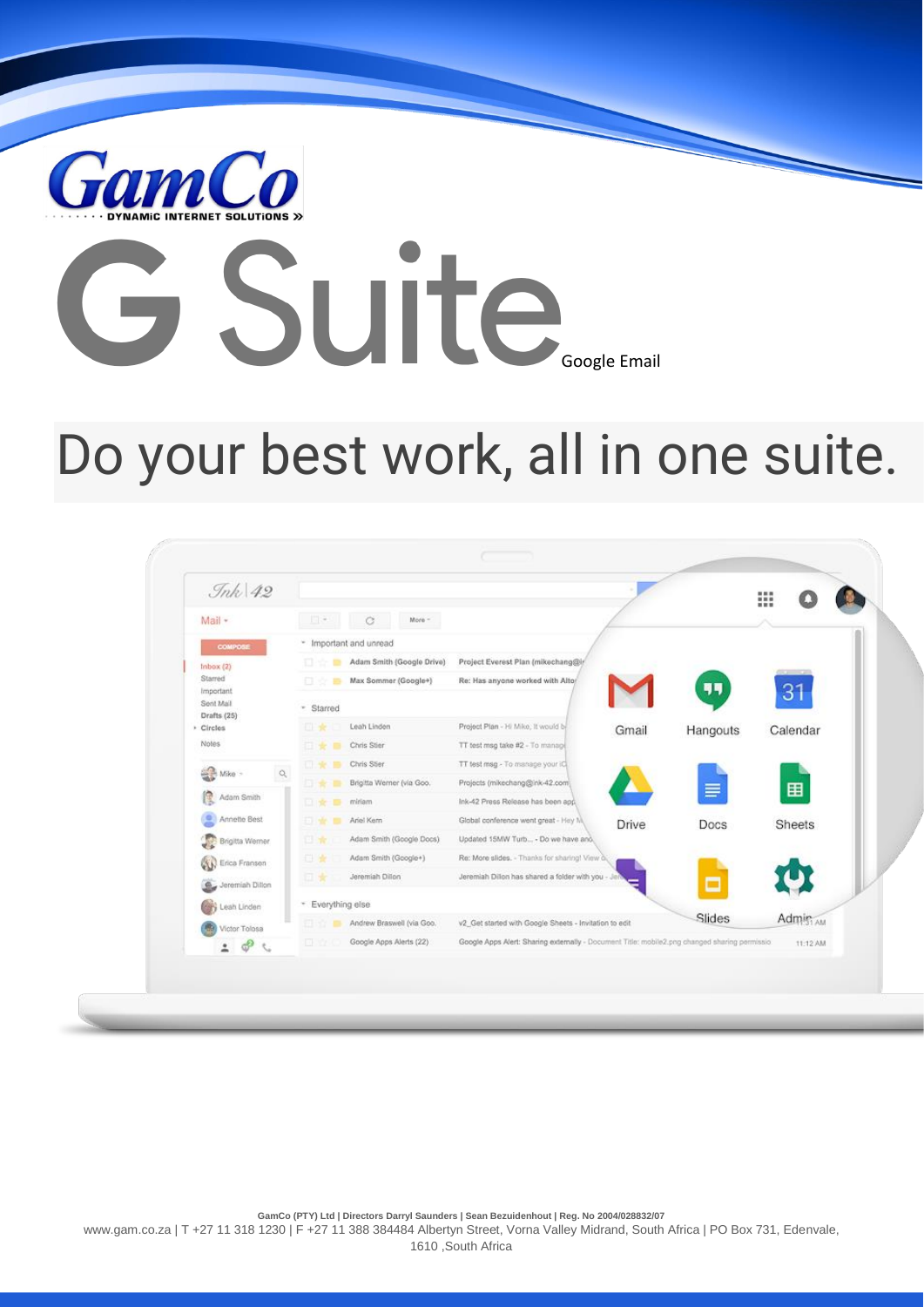



### Make decisions faster, face to face.

Use shared calendars to see when others are available and schedule meetings with automatic email invites.

With one click, turn your meeting into a video conference from any camera-enabled computer, phone, or tablet.

Share your screen to review your work as a team, and make decisions on the spot.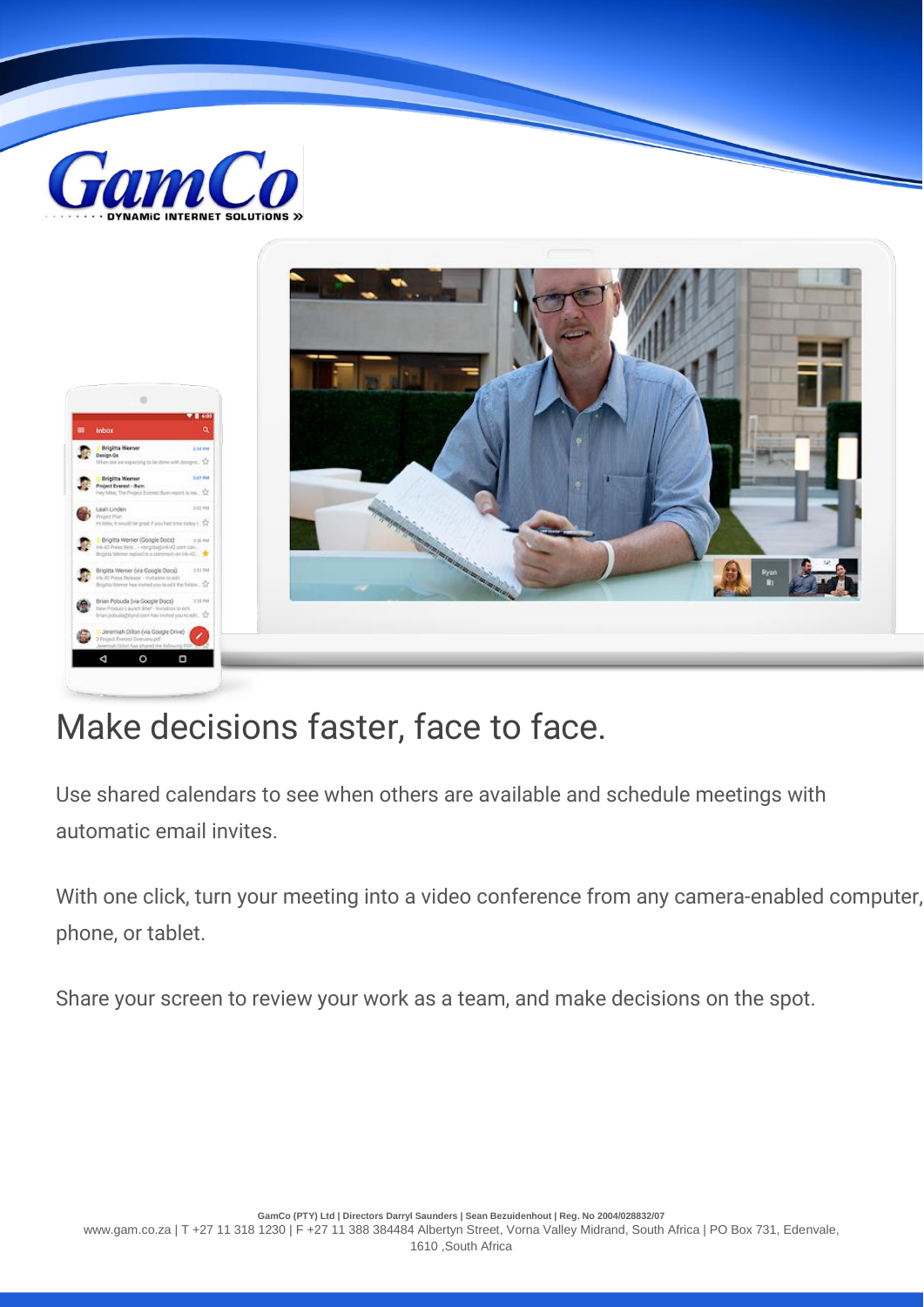

| Ink-42 Press Release<br>≡         | 53 D<br>File Edit View Insert Format Tools Table Add-ons Help All changes saved in Drive       |                                                                      | Comments | mikechang@ink-42.com ~<br><b>a</b> Share |                                                                                                         |
|-----------------------------------|------------------------------------------------------------------------------------------------|----------------------------------------------------------------------|----------|------------------------------------------|---------------------------------------------------------------------------------------------------------|
| $P \cap \gamma$<br>$100\%$ $\sim$ | Normal text v<br>Arial                                                                         | $\cdot$ 11 $\cdot$ B $I \cup A \cdot$ GO $\blacksquare$ More $\cdot$ |          | $\lambda$ - $\lambda$                    |                                                                                                         |
|                                   |                                                                                                |                                                                      |          |                                          |                                                                                                         |
|                                   |                                                                                                |                                                                      |          |                                          |                                                                                                         |
|                                   |                                                                                                |                                                                      |          |                                          |                                                                                                         |
| <b>PRESS RELEASE</b>              |                                                                                                | FOR IMMEDIATE RELEASE                                                |          |                                          |                                                                                                         |
| <b>Contact: Ariel Watkins</b>     |                                                                                                |                                                                      |          |                                          |                                                                                                         |
| Tel. 555-497-3128                 |                                                                                                |                                                                      |          |                                          | $\leftarrow$                                                                                            |
| Email: ariel@ink-42.com           |                                                                                                |                                                                      |          |                                          | <b>PRESS RELEASE</b>                                                                                    |
|                                   |                                                                                                | Shana Goldman                                                        |          |                                          | Contact: Ariel Watkins<br>Tel. 555-497-3128                                                             |
|                                   | Company Will Provide Consulting to New Start Ups                                               |                                                                      |          |                                          | Email: ariel@ink-42.com                                                                                 |
|                                   |                                                                                                |                                                                      |          |                                          | FOR IMMEDIATE RELEASE                                                                                   |
|                                   | San Francis Laura Borghesi Ink-42 announced the debut of their new service to help local       |                                                                      |          |                                          | Company Will Provide Consulting to New Start Ups                                                        |
|                                   | start-ups and entrepreneurs around the globe starting in the following locations: Agra, Cairo, |                                                                      |          |                                          | San Francisco March 11, 2016 - Ink-42 announced<br>the Laura Borghesi vice to help local start-ups      |
|                                   | Istanbul, and Zambia. This program will bring entrepreneurs from Daniel Sim locations          |                                                                      |          |                                          | and entrepreneurs around the globe starting in the<br>following locations: Agra, Cairo, Istanbul, and   |
|                                   | together to learn from each other, and provide valuable resources from Ink-42 itself including |                                                                      |          |                                          | Zambia. This program will bring entrepreneurs from                                                      |
|                                   | classes, mentorships, and of course funding.                                                   |                                                                      |          |                                          | these different locations together to I Daniel Sim<br>other, and provide valuable resources from Ink-42 |
|                                   |                                                                                                |                                                                      |          |                                          | itself including classes, mentorships, and of course<br>funding.                                        |
|                                   |                                                                                                |                                                                      |          |                                          | There will be designated events at each location                                                        |
|                                   |                                                                                                |                                                                      |          |                                          | where Ink-42 will be onsite to meet potential                                                           |
|                                   |                                                                                                |                                                                      |          |                                          | members of this program, starting with Agra in                                                          |

### Collaborate in real-time.

Easily work on documents, spreadsheets, and slides across your devices, with or without internet.

Work in a single document with teammates or people outside your company. See edits as others type, communicate through built-in chat, and ask questions in comments.

Multiple people can work at the same time, and every change is saved automatically.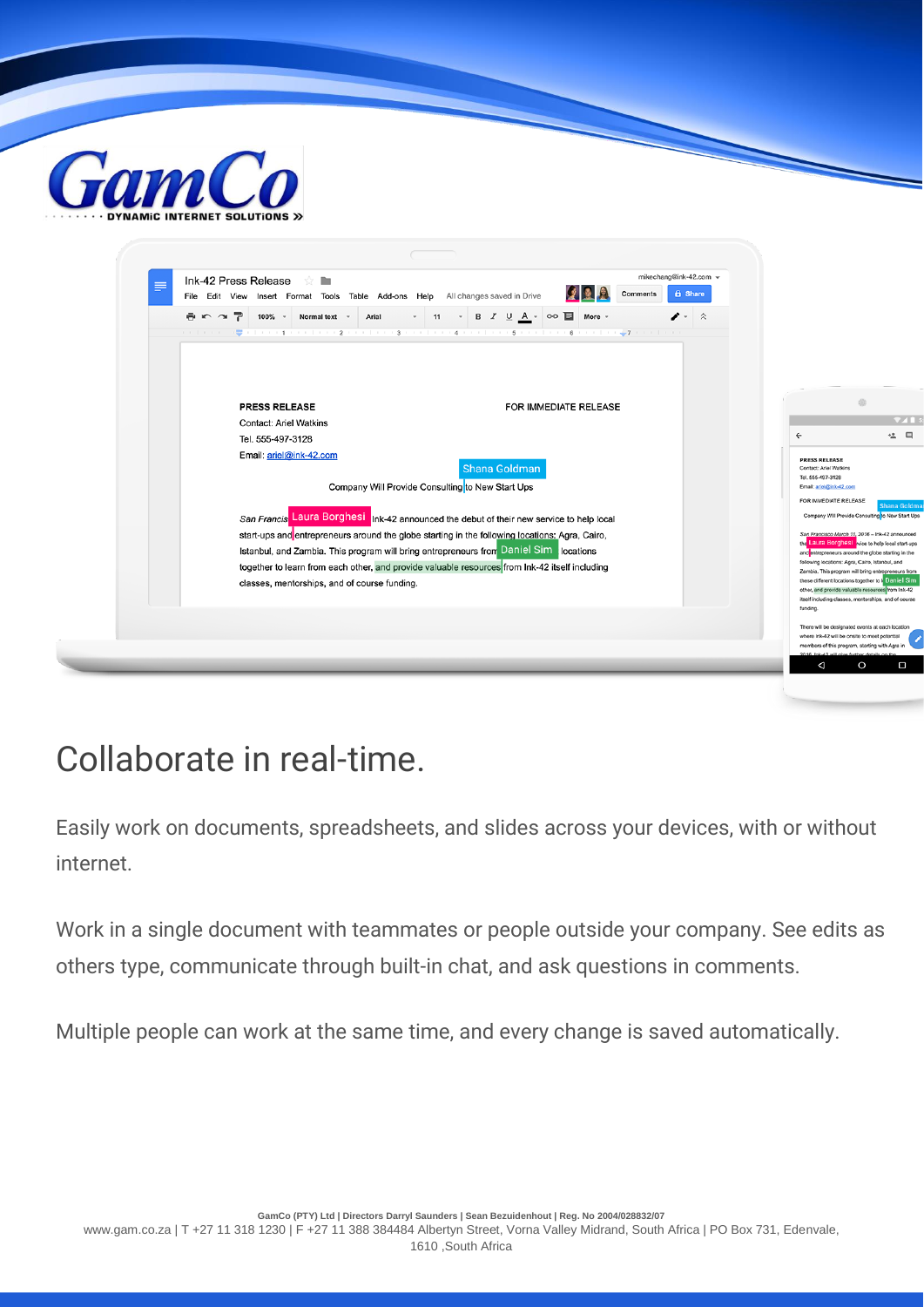



### Store and share files in the cloud.

Keep all your work in one place with secure access from your computer, phone, or tablet.

Quickly invite others to view, download, and collaborate on any file – no email attachment needed.

File updates are automatically saved and stored in Drive, so everyone can always have access to the latest version.